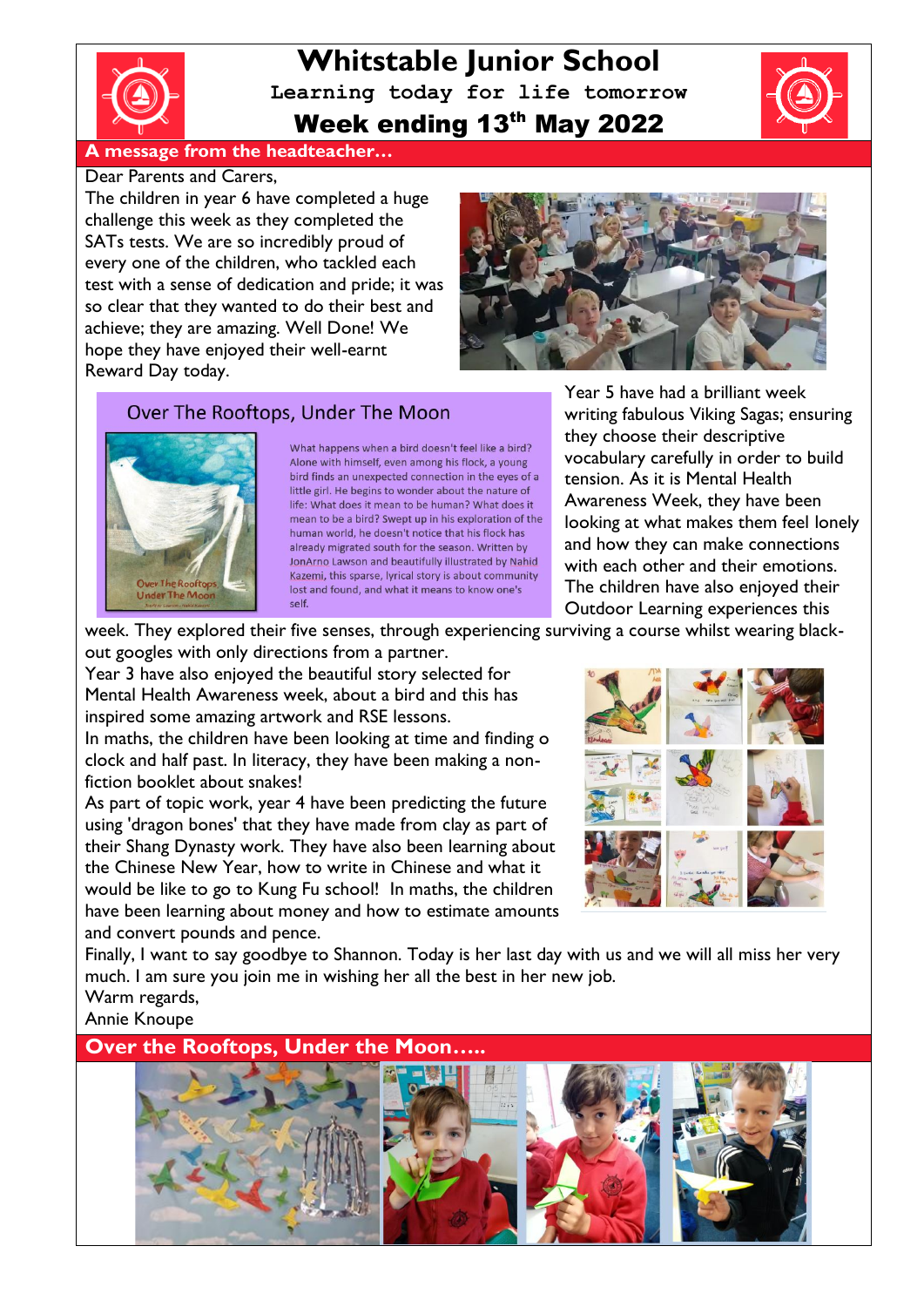## **Internet Safety…**

If you are looking for a way to help keep your children safe on the internet these may help. The Google Family Link app lets you set digital ground rules to help guide them as they learn, play and explore online. It allows you to set time limits each day and the amount of total time spent on individual apps. You can set their phone to lock itself between times e.g. 1900 and 0815 each weekday. On the weekend you can limit the amount of time they can have access each day. Also, any apps that they want to install have to be approved by you and you can lock down ageappropriate apps. It works on both iPhones and Android. <https://apps.apple.com/us/app/google-family-link/id1150085200> <https://families.google.com/familylink/>

## **Headteacher Award…**



### **Headteacher Certificate Well done to Mila in 3MC**

Mila has shown huge resilience this week in class. Her teacher says it has been a pleasure to have her in the class this week and that she has tried really hard in everything. She has also come into school with a big smile on her face and a giant willingness to learn. Mrs Knoupe

**Letters ….**



Don't forget you can find all the letters we email out to you saved on the school website. [Click here](http://www.whitstable-junior.kent.sch.uk/)  [for the website where you will find all letters.](http://www.whitstable-junior.kent.sch.uk/)

**Times Tables Rock Stars…**